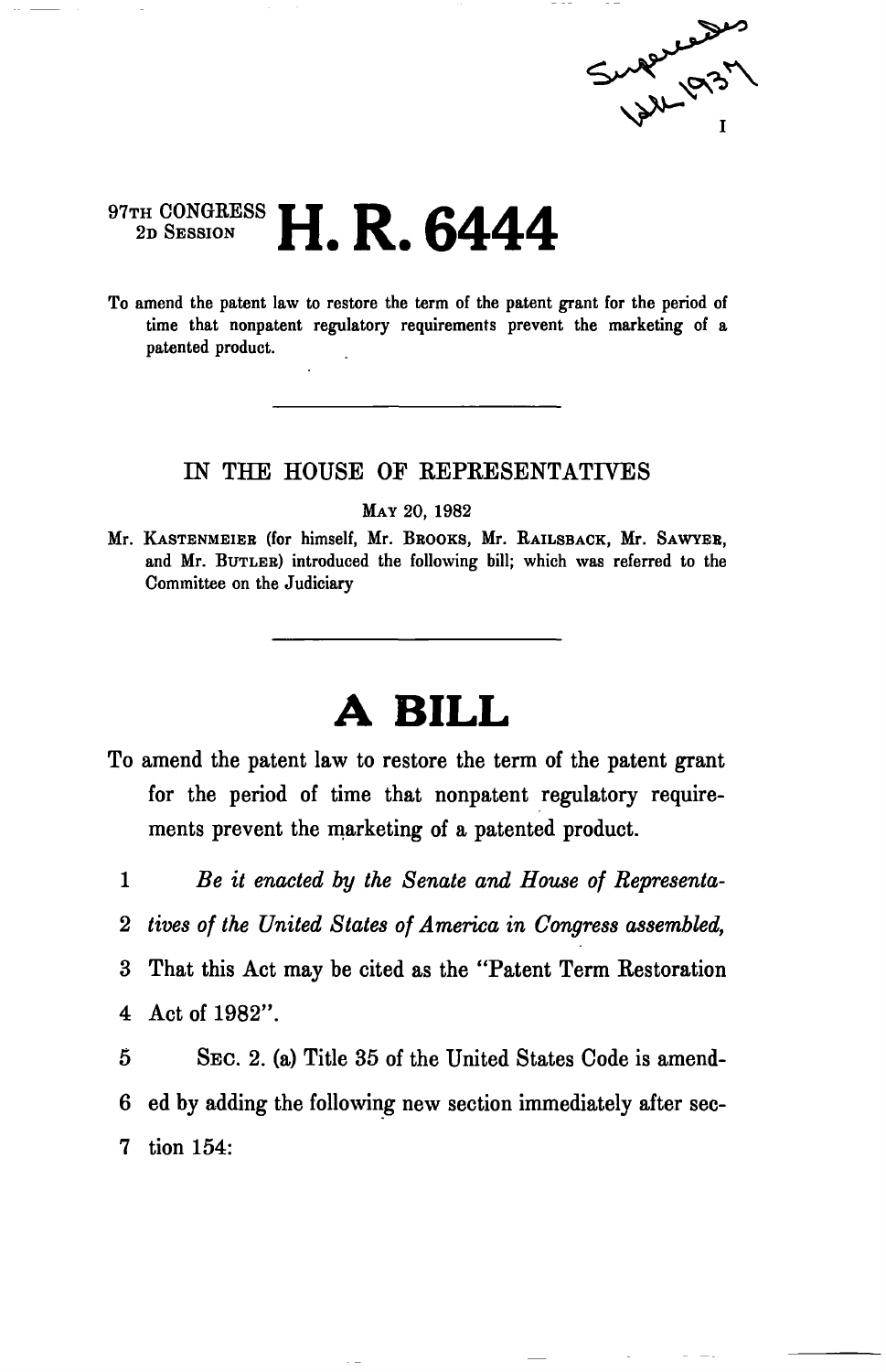2

## 1 "§ 155. Restoration of patent term

2  $"$ (a)(1) Except as provided in paragraphs (2) and (3), the 3 term of a patent which encompasses within its scope a prod-4 uct subject to a regulatory review period, or a method for 5 using such a product or a method for producing such a prod-6 uct, subject to a regulatory review period shall be extended 7 if—

8 "(A) the recipient of marketing approval gives 9 notice to the Commissioner in compliance with the pro-10 visions of subsection (b)(1);

11 "(B) the product or method has been subjected to 12 a regulatory review period pursuant to statute or regu-13 lation prior to its commercial marketing or use;

14 "(C) the patent to be extended has not expired 15 prior to notice to the Commissioner under subsection 16 (b)(1); and

17 "(D) the patent to be extended was issued on or 18 subsequent to the date of enactment of the Patent 19 Term Restoration Act of 1982.

20 The rights derived from any claim or claims of any patent so 21 extended shall be limited in scope during the period of any 22 extension to the product or method subject to the regulatory 23 review period and to the statutory use for which regulatory 24 review was required.

25 "(2)(A) Subject to subparagraph (B), the term of the 26 patent shall be extended by the time equal to the regulatory **HR 6444 IH**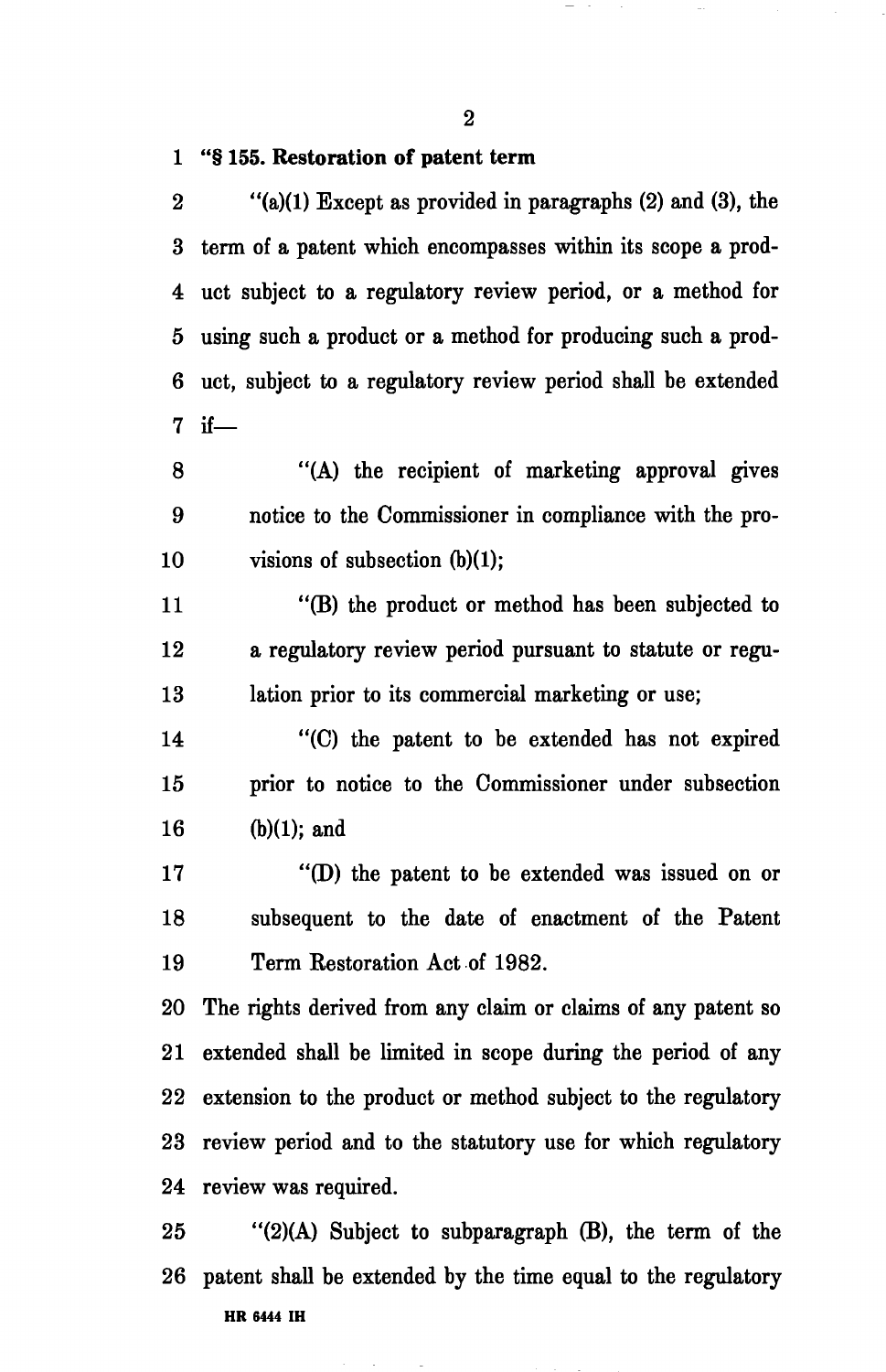1 review period for such product or method for the period up to 2 ten years after the date of filing of the earliest application for 3 the patent and the time equal to one-half the regulatory 4 review period for the period between ten and twenty years 5 from the filing date of the earliest patent application.

6 "(B) In no event shall the term of any patent be ex-7 tended for more than seven years. No extension of a patent 8 may exceed twenty-seven years from the date of filing of the 9 earliest patent application for the patent. If the term that the 10 patent would be extended is less than one year, no extension 11 shall be granted.

12 "(C) In no event shall more than one patent be extended 13 for the same regulatory review period for the product or 14 method.

15 "(3) The term of a patent which encompasses within its 16 scope a method for producing a product may not be extended 17 under this section if—

18 "(A) the owner of record of such patent is also 19 the owner of record of another patent which encom-20 passes within its scope the same product; and

21 "(B) such patent on such product has been ex-22 tended under this section.

23 "(b)(1) Within ninety days after termination of a regula-24 tory review period, the recipient of marketing approval shall 25 notify the Commissioner under oath that the regulatory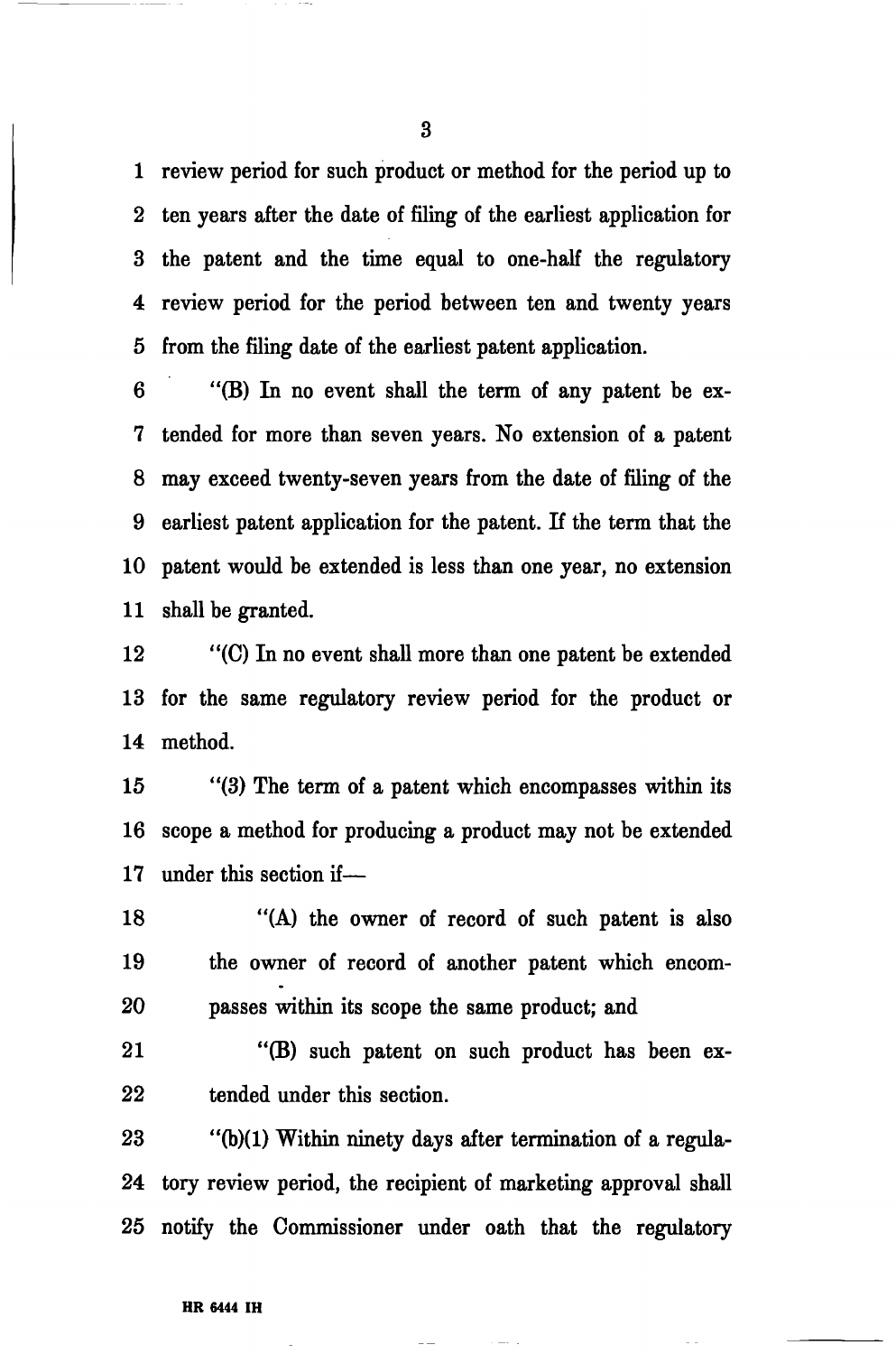1 review period has ended. If the recipient of marketing ap-2 proval is not the owner of record of the patent, the notifica-3 tion shall include the written consent of the owner of record 4 of the patent to the extension. Such notification shall be in 5 writing and shall—

6 "(A) identify the Federal statute or regulation 7 under which regulatory review occurred;

8 "(B) state the dates on which the regulatory 9 review period commenced and ended;

10 "(C) identify the product and the statutory use for 11 which regulatory review was required;

12 "(D) state that the regulatory review referred to 13 in subsection  $(a)(1)(B)$  has been satisfied; and

14 "(E) identify the claim or claims of the patent to 15 which the extension is applicable; the date of filing of 16 the earliest application for the patent; and the length of 17 time of the regulatory review period for which the 18 term of such patent is to be extended; and state that 19 no other patent has been extended for the regulatory 20 review period for the product or method.

21 "(2) Upon receipt of the notice required by paragraph  $22$  (1), the Commissioner shall promptly (A) publish the informa-23 tion noticed in the Official Gazette of the Patent and Trade-24 mark Office, and (B) issue to the owner of record of the 25 patent a certificate of extension, under seal, stating the fact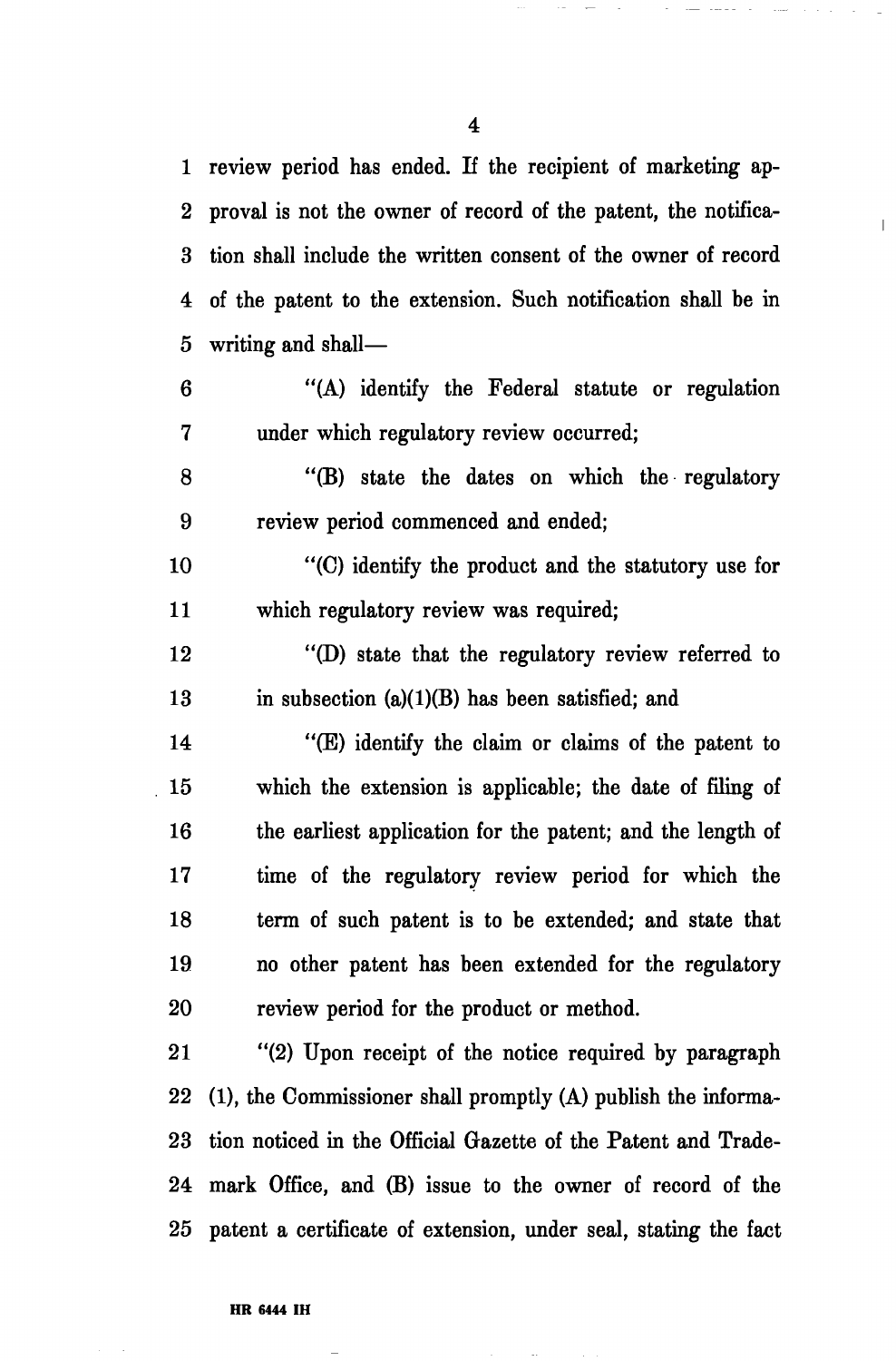1 and length of the extension and identifying the product and 2 the statutory use and the claim or claims to which such ex-3 tension is applicable. Such certificate shall be recorded in the 4 official file of each patent extended and such certificate shall 5 be considered as part of the original patent.

6 "(c) As used in this section:

7 "(1) The term 'product' means any machine, man-8 ufacture, composition of matter or any specific method 9 of use thereof for which United States Letters Patent 10 can be granted and includes the following or any spe-11 cific method of use or of producing thereof:

12 "(A) Any new drug, antibiotic drug, new 13 animal drug, device, food additive, or color addi-14 tive subject to regulation under the Federal Food, 15 Drug, and Cosmetic Act.

16 "(B) Any human or veterinary biological 17 product subject to regulation under section 351 of 18 the Public Health Service Act or under the virus, 19 serum, toxin, and analogous products provisions of 20 the Act of March 4, 1913 (21 U.S.C. 155-158). 21 "(C) any pesticide subject to regulation under

22 the Federal Insecticide, Fungicide, and Rodenti-23 cide Act.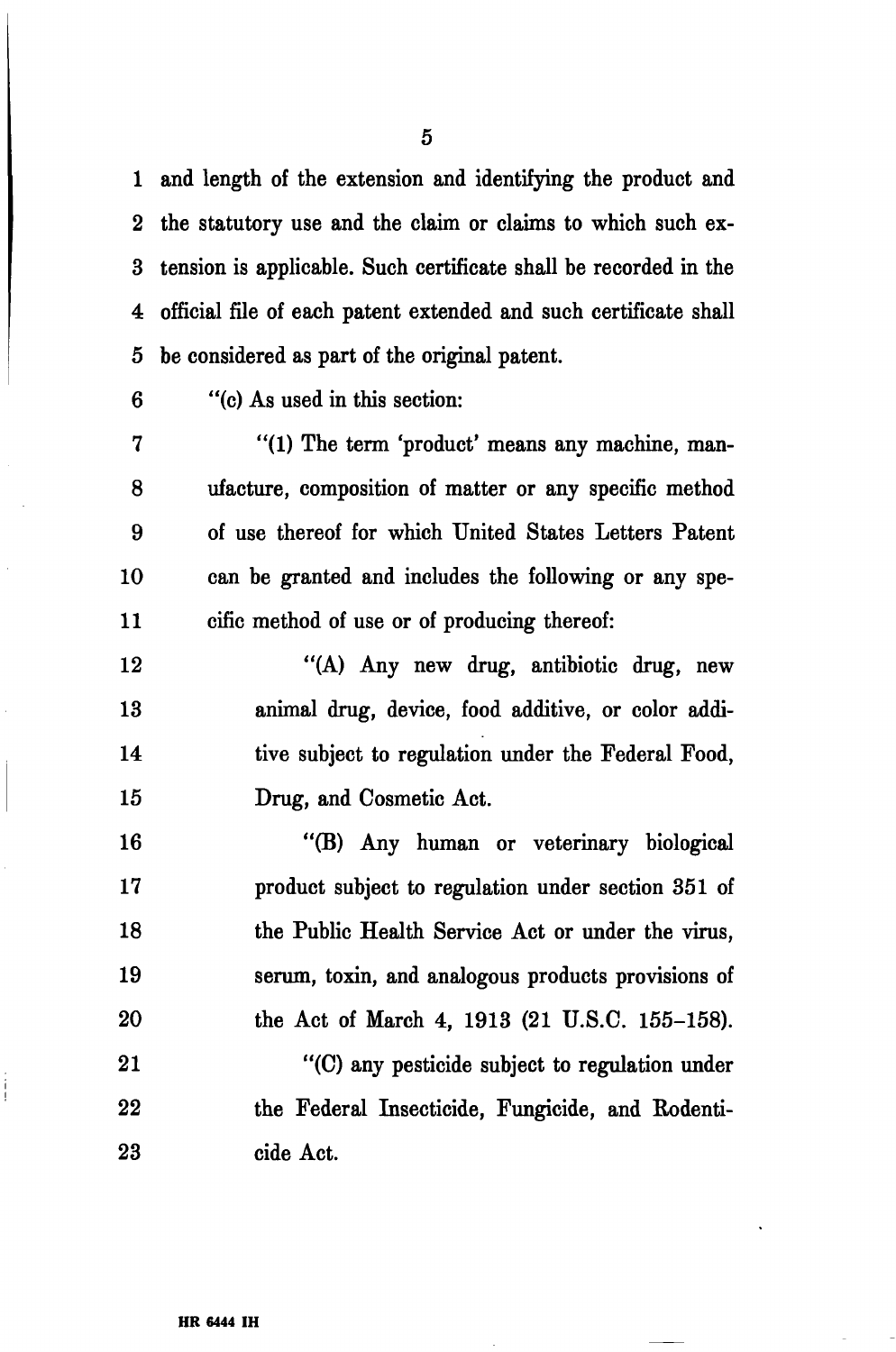1 "(D) any chemical substance or mixture sub-2 ject to regulation under the Toxic Substances 3 Control Act.

6

4 "(2) The term 'major health or environmental ef-5 fects test' means an experiment to determine or evalu-6 ate health or environmental effects which requires at 7 least six months to conduct, not including any period 8 for analysis or conclusions.

9 "(3) The term 'earliest application for the patent' 10 means the patent application providing the earliest 11 benefit of filing date to the patent and includes patent 12 applications under sections 119 and 120.

13 "(4) The term 'statutory use' means all uses regu-14 lated under the statutes identified in subparagraphs (A) 15 through (F) of paragraph (5) for which regulatory 16 review occurred for the product involved.

17 "(5) The term 'regulatory review period' means— 18 "(A) with respect to a drug, antibiotic drug, 19 or human biological product, a period commencing 20 on the earliest of the date the recipient of market-21 ing approval (i) initiated a clinical investigation on 22 humans for the specific method for use for which 23 such product is approved or licensed under such 24 statutes, or (ii) submits an application or petition 25 with respect to such product or a method for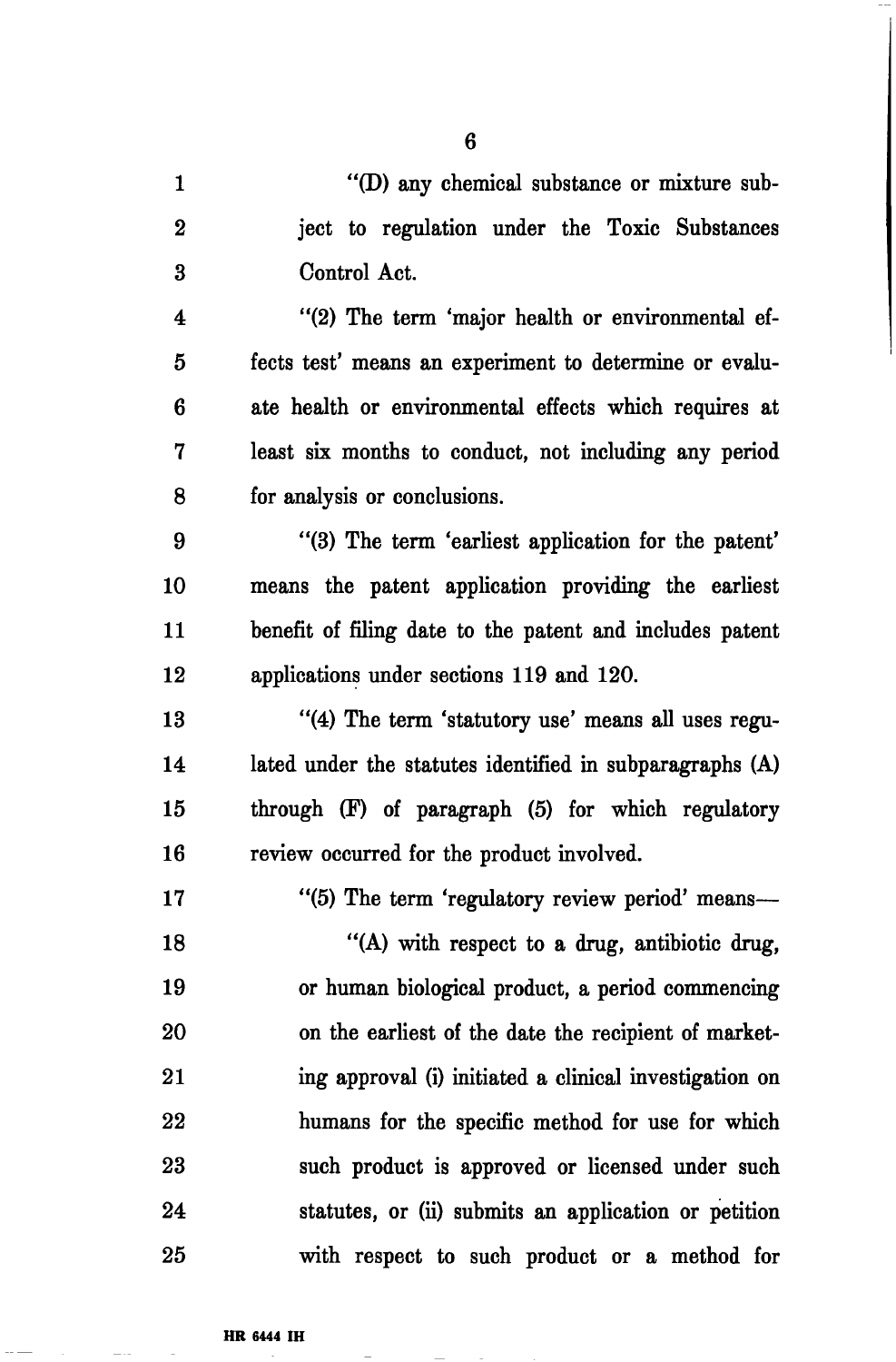1 using or of producing such product under sucl 2 statutes, and ending on the date such applicatior. 3 or petition with respect to such product or a 4 method for using or of producing such product is 5 approved or licenses under the Federal Food, 6 Drug, and Cosmetic Act, the Public Health Serv-7 ice Act, or the Act of March 4, 1913, or, if objec-8 tions are filed to such approval or license, ending 9 on the date such objections are resolved and com-10 merical marketing is permitted or, if commercial 11 marketing is initially permitted and later revoked 12 pending further proceedings as a result of such 13 objections, ending on the date such proceedings 14 are finally resolved and commercial marketing is 15 permitted;

16 "(B) With respect to a food additive or color 17 additive, a period commencing on the earliest of 18 the date the recipient of marketing approval (i) 19 claimed an exemption for investigation with re-20 spect to such product or a method for using such 21 product under the Federal Food, Drug, and Cos-22 metic Act, or (ii) submitted a petition for regula-23 tion with respect to such product or a method for 24 using such product is approved or licensed under 25 such statute;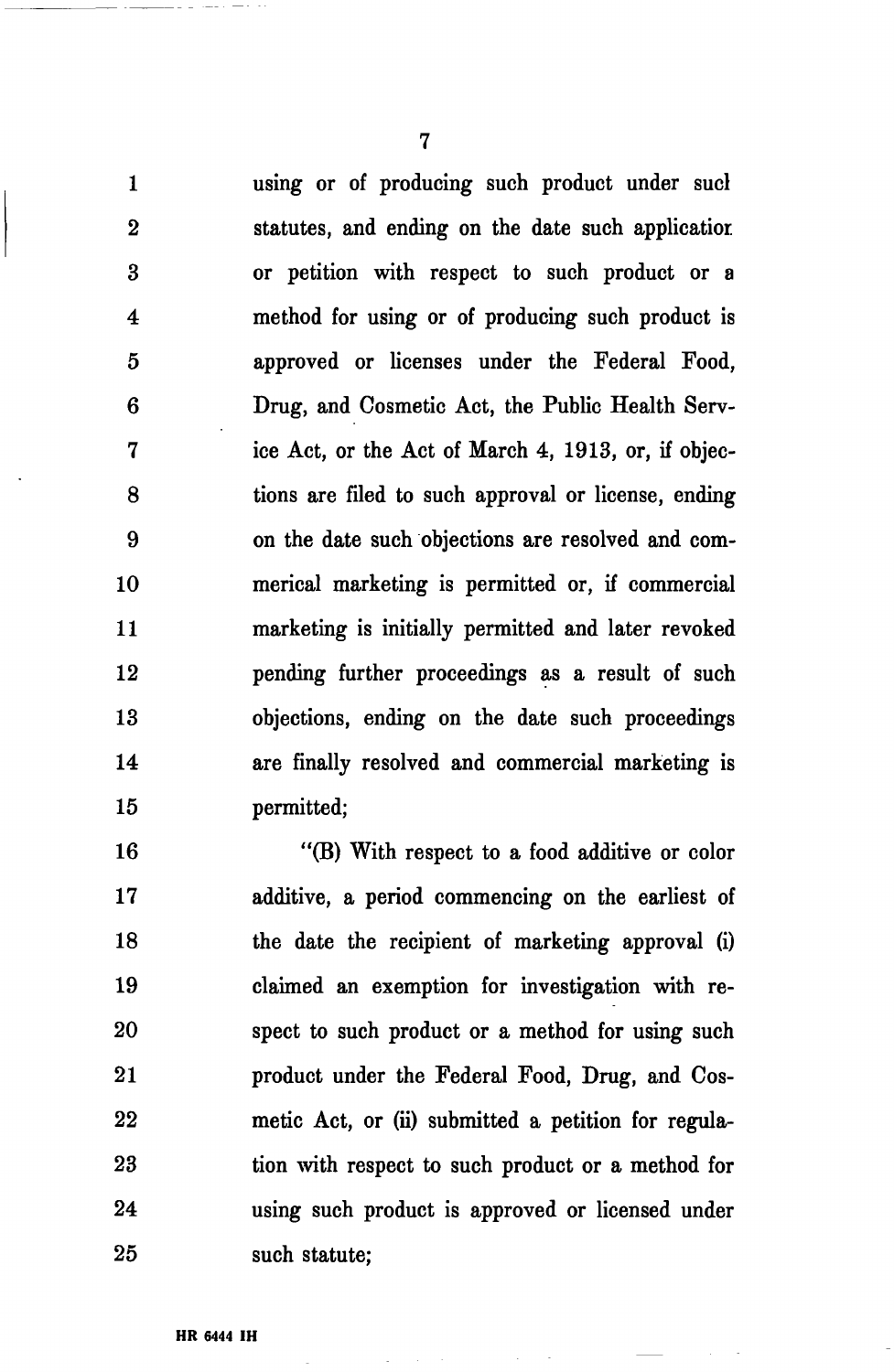1 "(C) with respect to an animal drug or vet-2 erinary biological product, a period commencing 3 on the earlier of the date the recipient of market-4 ing approval (i) initiated a test on the animal for 5 which the use of the product has been approved 6 wherein the test required at least six months to 7 conduct not including any period for analysis or 8 conclusions and the data from which is included in 9 the application or petition with respect to such 10 product or a method for using such product under 11 the Federal Food, Drug, and Cosmetic Act, the 12 Public Health Service Act, or the Act of March 4, 13 1913, or (ii) submitted an application or petition 14 with respect to such product or method under 15 such statutes, and ending on the date such appli-16 cation or petition with respect to such product or 17 a method for using such product is approved or li-18 censed under such statutes;

19 "(D) with respect to a device, a period com-20 mencing on the earlier of the date the recipient of 21 marketing approval (i) submitted a proposed prod-22 uct development protocol with respect to such 23 product or method for using such product under 24 the Federal Food, Drug, and Cosmetic Act, or (ii) 25 submitted an application with respect to such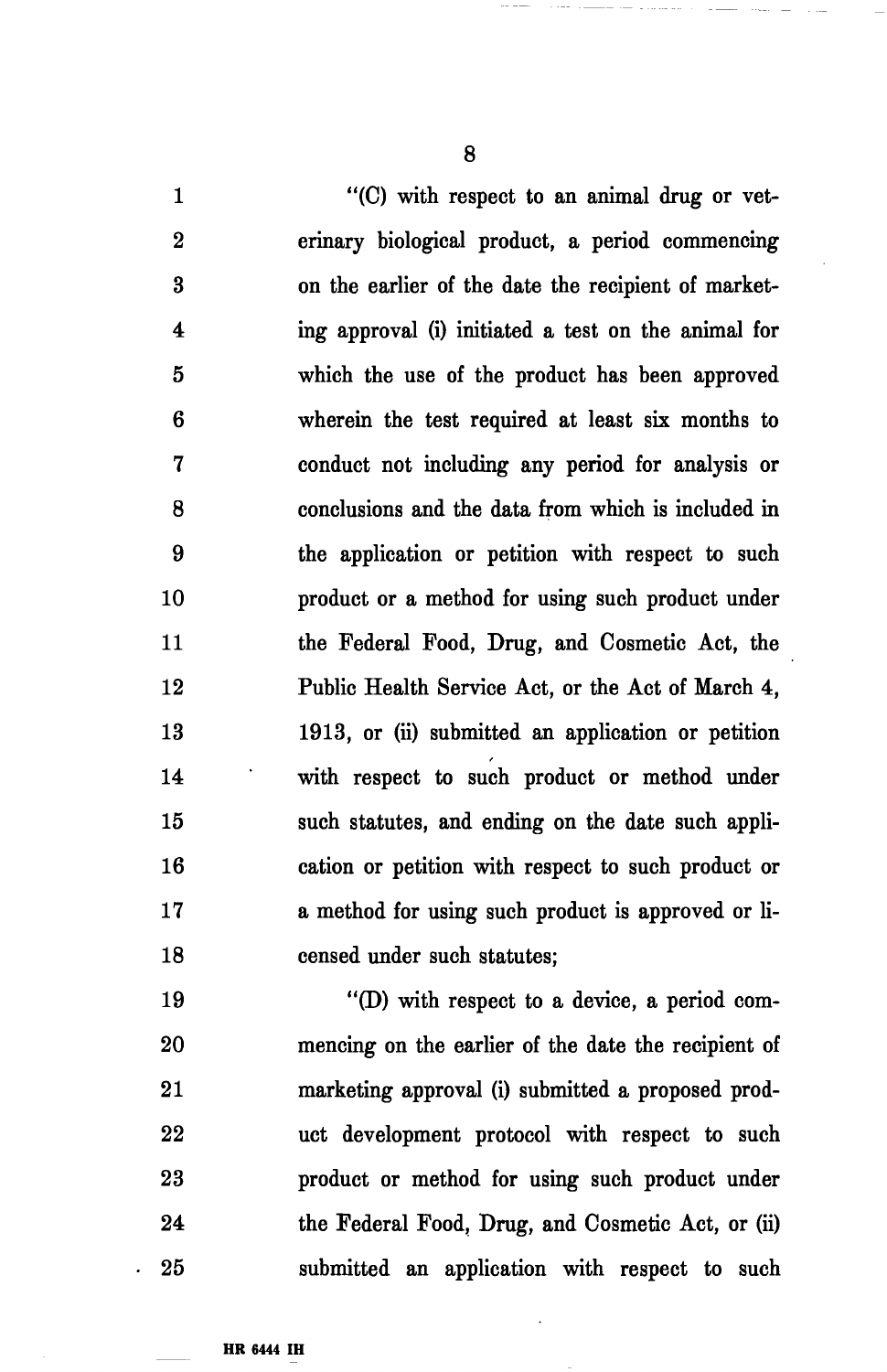1 product or method for using such product under 2 such statute, and ending on the date such applica-3 tion with respect to such product or a method for 4 using such product is approved under such stat-5 ute;

6 "(E) with respect to a pesticide, a period 7 commencing on the earliest of the date the recipi-8 ent of marketing approval (i) initiates a major 9 health or environmental effects test on such pesti-10 cide, the data from which is submitted in a re-11 quest for registration of such pesiticide under sec-12 tion 3 of the Federal Insecticide, Fungicide, and 13 Rodenticide Act, (ii) requests the grant of an ex-14 perimental use permit under section 5 of such 15 Act, or (iii) submits an application for registration 16 of such pesticide pursuant to section 3 of such 17 Act, and ending on the date such pesticide is first 18 registered, either conditionally or fully; and

19 "(F) with respect to a chemical substance or 20 mixture for which notification is required under 21 section 5(a) of the Toxic Substances Control 22 Act—

23 "(i) which is subject to a rule requiring 24 testing under section 4(a) of such Act, a 25 period commencing on the date the recipient

9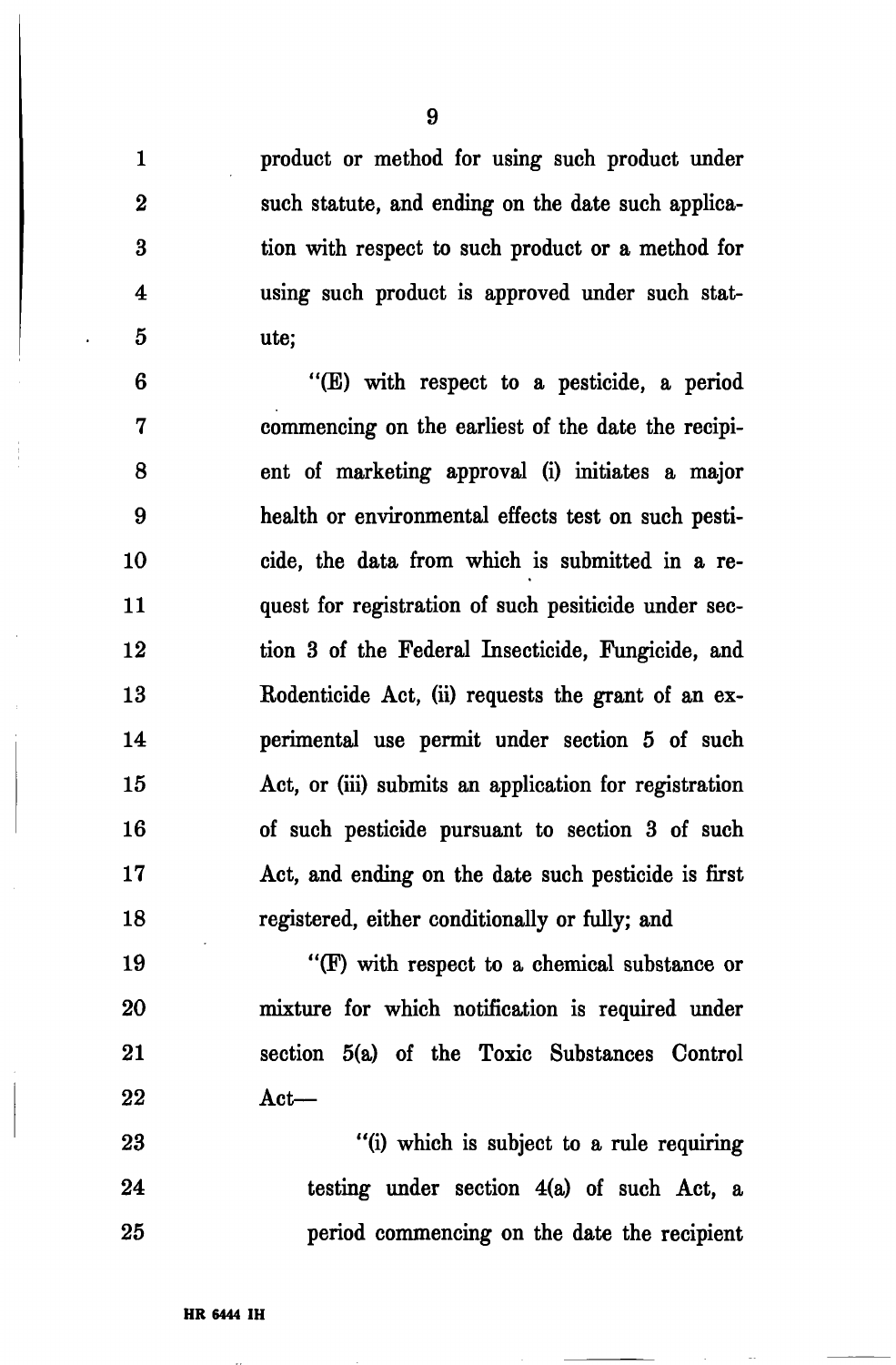| $\mathbf{1}$     | of marketing approval has initiated the test-      |
|------------------|----------------------------------------------------|
| $\bf{2}$         | ing required in such rule and ending on the        |
| 3                | expiration of the premanufacture notification      |
| $\boldsymbol{4}$ | period for such chemical substance or mix-         |
| $\overline{5}$   | ture, or if an order or injunction is issued       |
| 6                | under section $5(e)$ or $5(f)$ of such Act, the    |
| $^{\circ}7$      | date on which such order or injunction is dis-     |
| 8                | solved or set aside;                               |
| 9                | "(ii) which is not subject to a testing            |
| 10               | rule under section 4 of such Act, a period         |
| 11               | commencing on the earlier of the date the          |
| 12               | recipient of marketing approval—                   |
| 13               | "(I) submits a premanufacture                      |
| 14               | notice, or                                         |
| 15               | "(II) initiates a major health or en-              |
| 16               | vironmental effects test on such sub-              |
| 17               | stance or mixture, the data from which             |
| 18               | is included in the premanufacture notice           |
| 19               | for such substance or mixture,                     |
| 20               | and ending on the expiration of the premanu-       |
| 21               | facture notification period for such substance     |
| 22               | or mixture or if an order or injunction is         |
| $23 -$           | issued under section $5(e)$ or $5(f)$ of such Act, |
| 24               | the date on which such order or such injunc-       |
| 25               | tion is dissolved or set aside;                    |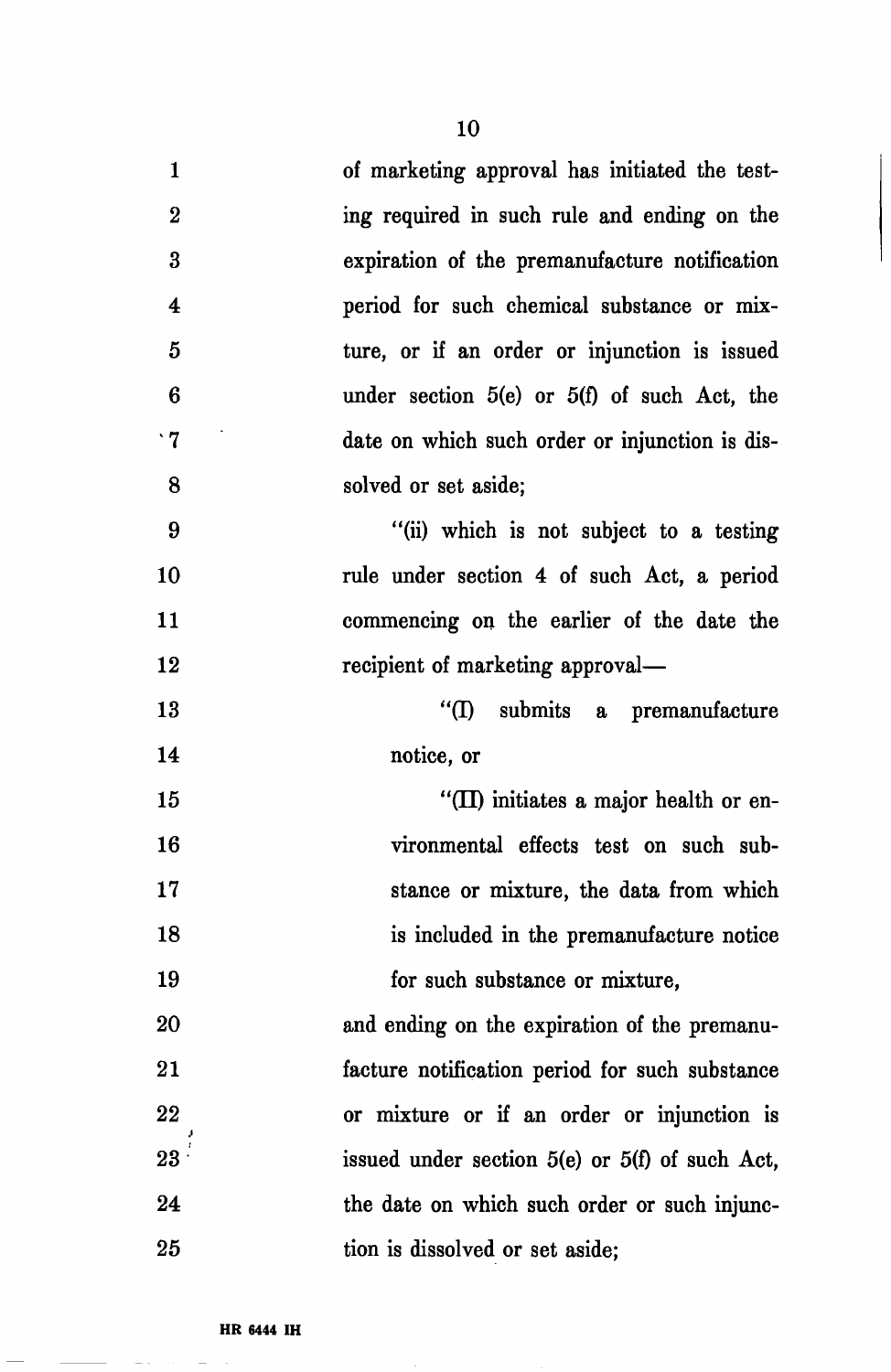1 except that the regulatory review period shall not I 2 deemed to have commenced until a patent has bee 3 granted for the product or the method of use of sue 4 product subject to the regulatory review period.

5 "(d)(1) In the event that prior to the date of enactmer 6 of this section a new drug product was approved on a dat 7 more than seven years after the commencement of the regu 8 latory review period and during such regulatory review 9 period the patentee was notified that such product's applica 10 tion was not approvable under section 505(b)(1) of the Feder 11 al Food, Drug, and Cosmetic Act and as a result of which the 12 patentee caused a major health or environmental effects tesl 13 to be conducted to evaluate carcinogenic potential, then the 14 period of patent extension for such product or the method oi 15 use of such product shall be seven years, if the filing required 16 by subsection (b)(1) of this Act is made within ninety days of 17 the date of enactment of this section.

18 "(2) Notwithstanding subsection (a)(1)(D), in the case of 19 products approved and for which a stay of regulation grant-20 ing approval pursuant to section 409 of the Federal Food, 21 Drug, and Cosmetic Act was in effect as of January 1, 1981, 22 the period of such patent extensions shall be measured from 23 the date such stay was imposed until such proceedings are 24 finally resolved and commercial marketing permitted, if the 25 filing required by subsection (b)(1) is made within ninety days

11